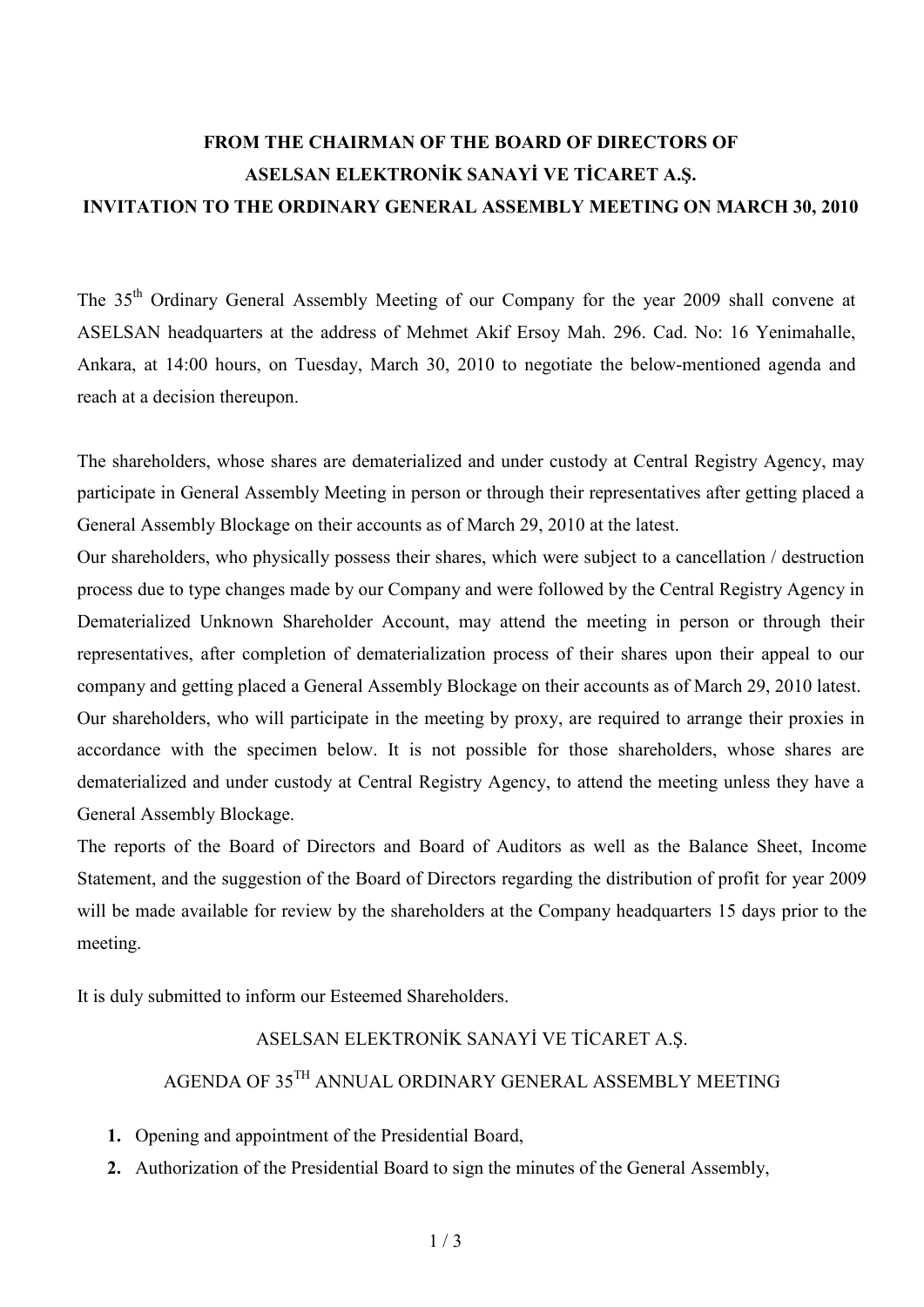- **3.** Reading and discussion of Board of Directors and Board of Auditors reports,
- **4.** Reading audit report of the independent auditing institution,
- **5.** Reading, discussion and approval of balance sheet and income statement,
- **6.** Reaching resolution on the acquittal of the members of Board of Directors and Board of Auditors individually on operations and accounts of the company for 2009,
- **7.** Discussing and passing resolution regarding distribution of the profit for 2009
- **8.** Appointment of the members of the Board of Directors,
- **9.** Appointment of the members of the Board of Auditors,
- **10.** Submitting information on donations made, guarantee, pledge and mortgage given on behalf of the third parties and revenue and benefits acquired in 2009,
- **11.** Determination of the remuneration of the members of the Board of Directors, Executive Members of the Board of Directors and Board of Auditors,
- **12.** Wishes and recommendations.

## **POWER OF ATTORNEY ASELSAN ELEKTRONİK SANAYİ VE TİCARET A.Ş.**

I hereby appoint as my attorney in order to represent me, to vote, to make proposals and to sign the required documents in the  $35<sup>th</sup>$  Ordinary General Meeting of ASELSAN Electronics Industries Inc. to be held on March 30, 2010, Tuesday, at 14:00 at ASELSAN Headquarters at Mehmet Akif Ersoy Mah. 296. Cad. No: 16 Yenimahalle, Ankara.

#### **A) SCOPE OF THE REPRESENTATIVE POWER**

a) The attorney is authorized to vote according to his/her opinion for all agenda items. b) The attorney is authorized to vote for agenda items in accordance with the following instructions.

#### **Instructions: (Please write the special instructions)**

c) The attorney is authorized to vote on proposals of the company management.

d) The attorney is authorized to vote according to the following instructions on other issues which may arise in the meeting (if there is no instruction, the attorney votes freely).

#### **Instructions: (Please write the special instructions)**

## **B) DETAILS OF SHARES OWNED BY SHAREHOLDER**

- a) Group
- b) Nominal Value
- c) Has privilege in voting or not
- d) Bearer Registered